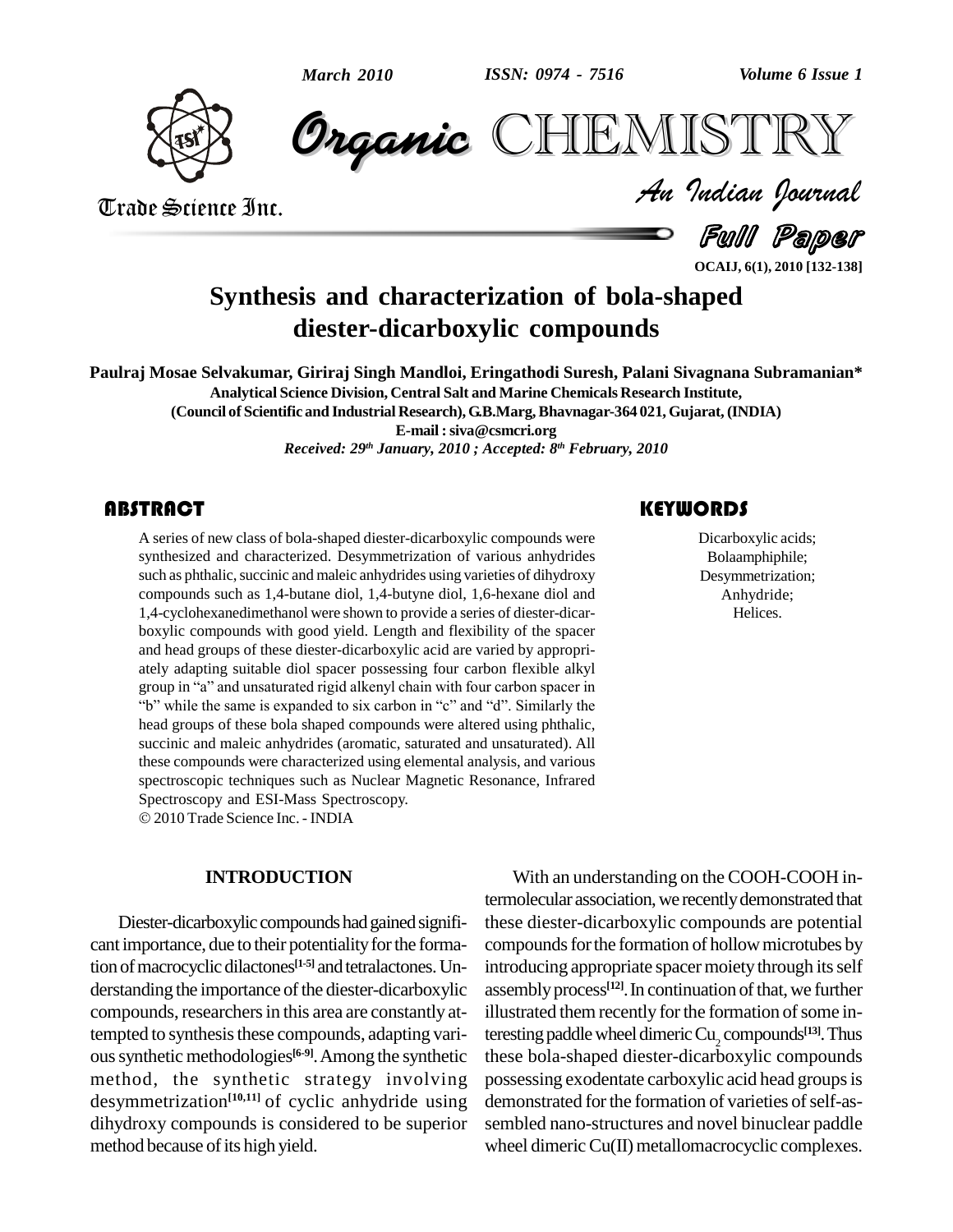**Figure 1 :Anhydrides used as head groups. (1) Phthalic an hydride,(2) Succinic anhydride,(3) Maleic anhydride**

Further our recent investigation explores the synthesis of some interesting macrocyclic compounds using the same diester-dicarboxylic compounds<sup>[10]</sup>. In this series  $-{\rm Cycl}$ the bolaamphiphiles reported by Schimizu et al.<sup>[14,15]</sup> 1 are well documented in the literature for its capability to provide varieties of nano-assembly<sup>[16-21]</sup> which provides boxy variety of potential materials such as gels, micelles, fibers and crystals etc. The strong dimeric COOH- COOH interaction in these molecules interestingly provides variety of superstructures such as helix, knots, etc. Thus the dicarboxylic compounds possessing various potential applications, we inspired to synthesis varieties of some new diester-dicarboxylic compounds, following the desymmetrization method in a view to enrich these versatile organic molecules. Carboxylic acid being multidentate ligand, their coordination with metal ion leads into varieties of metal complexes.

### **RESULTSAND DISCUSSION**

#### **Synthesis**

Diester-dicarboxylic compounds depicted in TABLE1 are synthesized and characterizedusing vari ous spectroscopic techniques such as NMR, IR and MS. All these compounds possess two terminal carboxylic head groups and the diol spacers in common. The diol spacers and head groups are appropriately changed in such a way to expand the various lengths of diester-dicarboxylic compounds. The spacer moiety possessing ester functional group, the length of the hydrophobic spacer increased four to six carbon moieties upon introducing the compounds (a-d) as shown in Figure 2.Phthalic anhydride being head group upon intro ducing spacer moiety 1,4-butane diol **(a)**, 1,4-butyne diol **(b)**, and 1,6-hexane diol **(c)** and 1,4-cyclohexane dimethanol **(d)**, were systematically varied to obtain compound **(1a)**, **(1b)**, **(1c)** and **(1d)** to alter the length between the head groups of the bola-shaped com pounds. The addition of anhydrides(shown in Figure



**Figure 2 :Dihydroxy compounds used asspacermoiety.(a) 1, 6-Hexane diol,(b)1,4-Butane diol(c), 1, 4 -Butyn diol(d), 1, 4 -Cyclohexane dimethanol**

1) into diols(shown in Figure 2) in 2:1 ratio, in pres ence of tetraethylamine results into these diester-dicarboxylic organic compounds as depicted inTABLE 1. All these compounds are isolated as solid powder. The dicarboxylic moieties at the terminal positions are bridged through diols, such as 1,4-butane diol, 1,4 butyne diol, 1,6-haxane diol and 1,4-cyclohexane dimethanol.

Phthalic, succinic and maleic anhydrides are used as aromatic, saturated and unsaturated head groups respectively. Compound **(1a)**, **(1b)**, **(1c)** and **(1d)** were obtained upon adding phthalic anhydride with 1,4-butane diol, 1,4-butyne diol, 1,6-haxane diol and 1,4 cyclohexanedimethanol respectively. Similarly, upon treating succinic and maleic anhydride, the similar spacers provide compound **(2a-2d)** and **(3a-3d)** respectively, while highest yield 90-96% was obtained in compound **(1c)** and **(1d)**, the compounds **(2b)** and **(3a)** were obtained in lowest yield (77%).

### **Crystalstructure of (1c)**

A further confirmation was made using single crystal obtained for the compound **(1c)**. ORTEP diagram with atom numbering scheme for representative compound **(1c)** is given in Figure 3. The crystallographic data is presented inRef. 22. Compound **(1c)** possessing flexible hexamethylene spacer and two terminal



*I*<sub>I</sub><br>*I*<br>(1c) with the<br>r for the ther-<br>IISTRY<br>Indian Iournal **Figure 3 : ORTEP diagram of the compound (1c) with the atomnumbering scheme (30%probability factor for the ther mal ellipsoids)**

Organic CHEMISTRY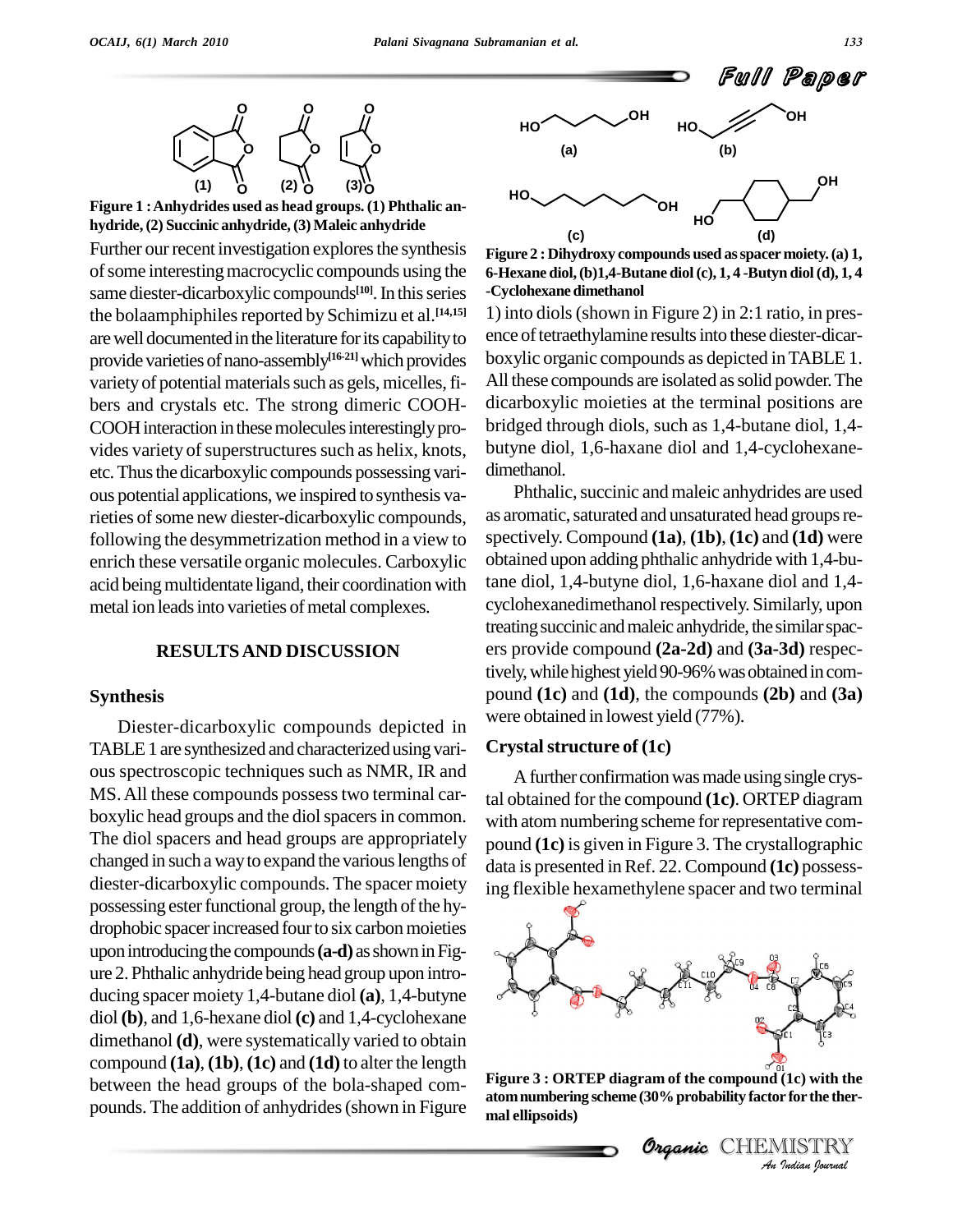# Full Paper

phthalyl moieties, they are oriented opposite to each **Gener**<br>other. The terminal carboxylate oxygen  $O_1$  and  $O_2$  me-<br>diates a strong O-H...O, H-bond, with  $O_2$  and  $O_1$  of An the next neighboring molecule from either end and forms COOH-COOH mediated single stranded supramolecular helical architecture. [Details of this H-bonding inter-<br>thermostated at  $0^{\circ}$ C and 0.06 mol of triethylamine (TEA) actions is  $O_1-H_1...O_2$ :  $H_1...O_2 = 1.813\text{\AA}$ ;  $O_1$ - $H_1...O_1 = 2.6683$  Å; and  $\leq O_1-H_1...O_2 = 176.99^{\circ}$ .

## **CONCLUSION**

In conclusion, we have synthesized a series of bolashaped diester-dicarboxylic acids. The desymmetrization of various anhydrides, such as phthalic, succinic and malice adapting appropriate diols such as 1,4butane diol, 1,4-butyne diol, 1,6-hexane diol and 1,4 cyclohexanedimethanol was demonstrated without any ambiguity.These compounds possessing end carboxylic acids in their terminal moiety, the variation in their spacer with rigid and flexible nature, gives special recognition for its application in the construction of suprmolecular network, such as helices macrocycles, metallomacrocycles, MOFs etc and the work in this direction is under progress.

### **EXPERIMENTAL**

Methanol- $D_4$  or CDCl<sub>3</sub>. All <sup>1</sup>H NMR Spectra were  $(-C =$ *Indian*<br>*Indian Indian*<br>*I*<br>*IISTRY*<br>*Indian hournal* and were used as received. Solvents were dried and purified using standard techniques. Reactions were monitored by thin layer chromatography on silica all reaction was carried out under an atmosphere of nitrogen. IR spectra were recorded using KBr pellets on a tion was carried out under an atmosphere of nitrogen.<br>IR spectra were recorded using KBr pellets on a<br>Perkin–Elmer Spectrum GX FT-IR spectrometer. Highresolution mass analyses were performed using posi-<br>tive electron spray ionization (ESI) technique on a Wa-<br>ter QT of –micro mass spectrometer. Elemental anative electron spray ionization (ESI) technique on a Walytical data were recorded on a Perkin-Elmer 4100 el emental analyzer. <sup>1</sup>H and <sup>13</sup>C NMR spectra were re- 125 corded (500 and 125 MHz respectively) on a BRUKERAVANCE II 500 NMR spectrometer using calibrated with respect to TMS and TMS was used as 3447, 2991, 2856, 2683, 2559, 2113, 1755, 1731, an internal reference for solvents such as CDCl<sub>2</sub> and  $CD_3OD.C$ arbon type were determined from <sup>13</sup>C NMR experiments.

CHEMISTRY COMMENT

## **General procedure for the bolaamphiphilic dicar boxylic acid synthesis**

Anhydride (0.02mol) and diol (0.01mol) in dry dichloromethane were mixed homogeneously in 2:1 ratio under nitrogen atmosphere. The reaction mixture was dichloromethane were mixed homogeneously in 2:1 ratio under nitrogen atmosphere. The reaction mixture was<br>thermostated at 0°C and 0.06mol of triethylamine (TEA) added. The whole reaction mass was allowed to continue in the same condition for 3h with constant stirring. The thermostat was removed and continued with constant stirring for overnight at room temperature. After all the anhydride was reacted, the solvent was evaporated. The residue was cooled again at 0°C and added 200mL of saturated NaHCO<sub>3</sub> solution in fractions and extracted with ether. The aqueous layer was cooled and acidified using dilute HCl with constant stirring till the effervescence stops.The precipitate obtained was filtered, washed by water thoroughly and dried.

# **2-({4-[(2-carboxybenzoyl)oxy]butoxy}carbonyl) benzoic acid (1a)** <sup>1</sup>H NMR (CDCl<sup>3</sup> , 500.13MHz) : 7.51 (b, 2H,

All reagents were of commercial quality (Aldrich)<br>All reagents were of commercial quality (Aldrich)<br> $3438\overline{3}336\overline{3}644\overline{1}957\overline{1}757\overline{1}732\overline{1}598\overline{1}489$ OH), 7.53-7.82 (m, 8H, Ar-H), 4.35-4.37 (t, 4H, -<br>CH<sub>2</sub>), 1.89-1.90 (t, 4H, -CH<sub>2</sub>); <sup>13</sup>C NMR. (CDCl<sub>3</sub>,<br>125.76MHz) δ: 174.49 (C = O), 167.64 (C = O), CH<sub>2</sub>), 1.89-1.90 (t, 4H, -CH<sub>2</sub>); <sup>13</sup>C NMR. (CDCl<sub>3</sub>, 128.77 (quat -C), 129.33 (quat -C), 129.70 (= CH),<br>130.94 (= CH), 131.37 (= CH), 131.82 (= CH), 65.56<br>(-OCH<sub>2</sub>), 24.91 (-CH<sub>2</sub>). IR spectral data: ( $v/cm^{-1}$ ) 130.94 (=CH), 131.37 (=CH), 131.82 (=CH), 65.56 3438, 3236, 2644, 1957, 1757, 1732, 1598, 1489, 1451, 1392, 1247, 1130, 1074, 1039, 938, 743. MS (ESI<sup>+</sup>): Calcd. for  $\text{C}_{20}\text{H}_{18}\text{O}_8\text{Na}$  (M+Na<sup>+</sup>): 409, Found: 409.28. Anal. Calcd. for  $C_{20}H_{18}O_8C$ , 62.17; H, 4.70; Found: C, 62.21; H, 4.62.

# **2-[({4-[(2-carboxybenzoyl)oxy]but-2-ynyl}oxy) carbonyl]benzoic acid (1b)** {4-[(*2*-carboxybenzoy1)0xy]but-*2*-yny1}0xy)<br>bonyl]benzoic acid (1b)<br><sup>1</sup>H NMR (CDCl<sub>3</sub>, 500.13MHz) δ: 7.57 (b, 2H,

OH), 7.27-7.84 (m, 8H, Ar-H), 1.89-1.90 (t, 4H, - CH<sub>2</sub>), 4.35-4.37 (t, 4H, -CH<sub>2</sub>); <sup>13</sup>C NMR. (CDCl<sub>3</sub>, OH), 7.27-7.84 (m, 8H, Ar-H), 1.89-1.90 (t, 4H, -<br>CH<sub>2</sub>), 4.35-4.37 (t, 4H, -CH<sub>2</sub>); <sup>13</sup>C NMR. (CDCl<sub>3</sub>,<br>125.76MHz) δ: 173.79 (C = O), 167.09 (C = O), 132.19 (quat -C), 131.82 (quat -C), 131.86 (= CH), 131.44 (=CH), 130.82 (=CH), 129.36 (=CH), 80.22 132.19 (quat -C), 131.82 (quat -C), 131.86 (= CH),<br>131.44 (= CH), 130.82 (= CH), 129.36 (= CH), 80.22<br>(-C = C-), 53.12 (-CH<sub>2</sub>). IR spectral data: ( $v/cm^{-1}$ ),<br>3447, 2991, 2856, 2683, 2559, 2113, 1755, 1731, 1696, 1598, 1580, 1494, 1428, 1372, 1315, 1285, 1152, 951, 764, 649. MS (ESI <sup>+</sup>): Calcd. for  $C_{20}H_{14}O_8N$ a (M+Na<sup>+</sup>): 405.00, Found: 405.11. Anal.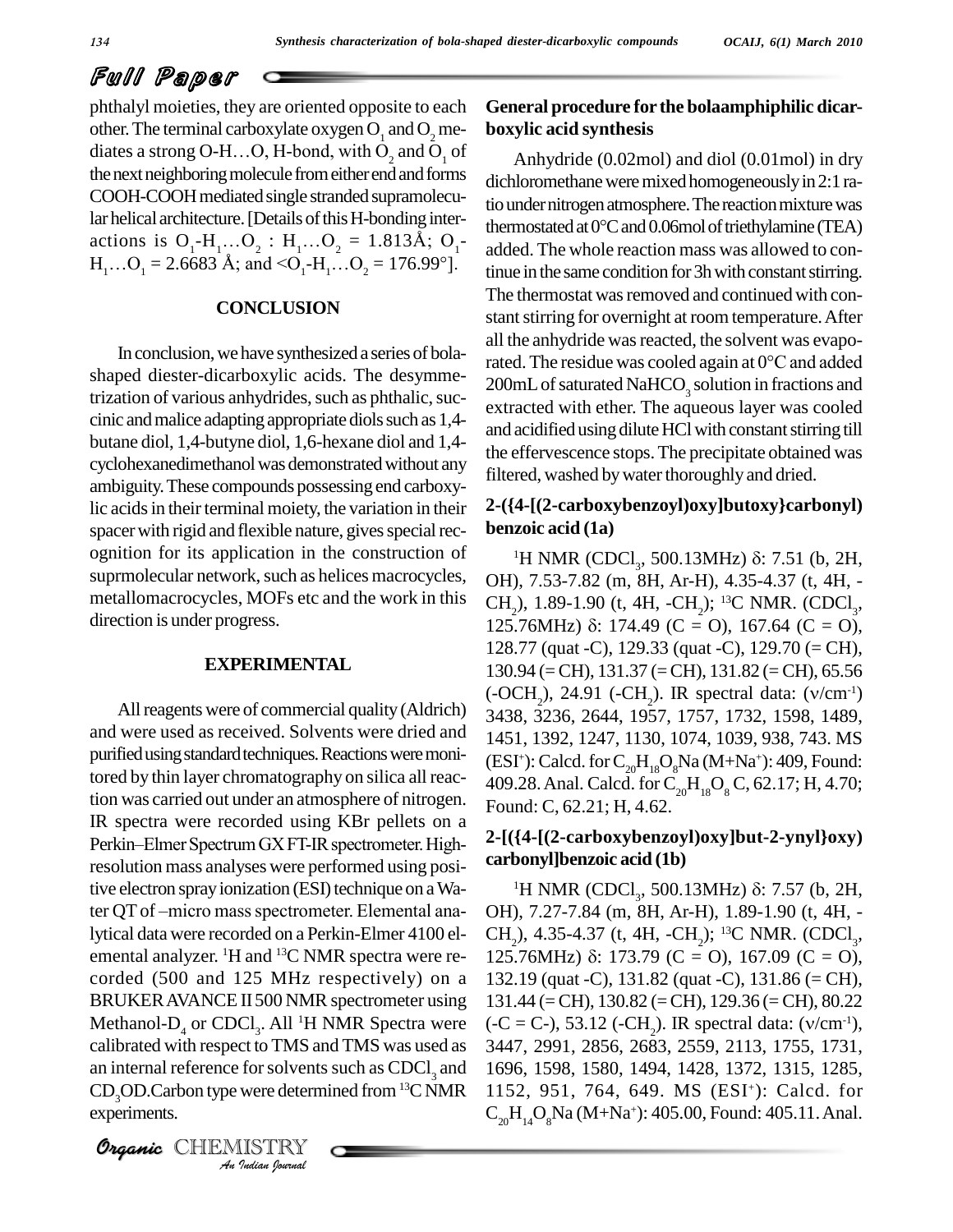

**TABLE1 : Syntheses of bolaamphiphile like diacids with variousspacer and head groups**



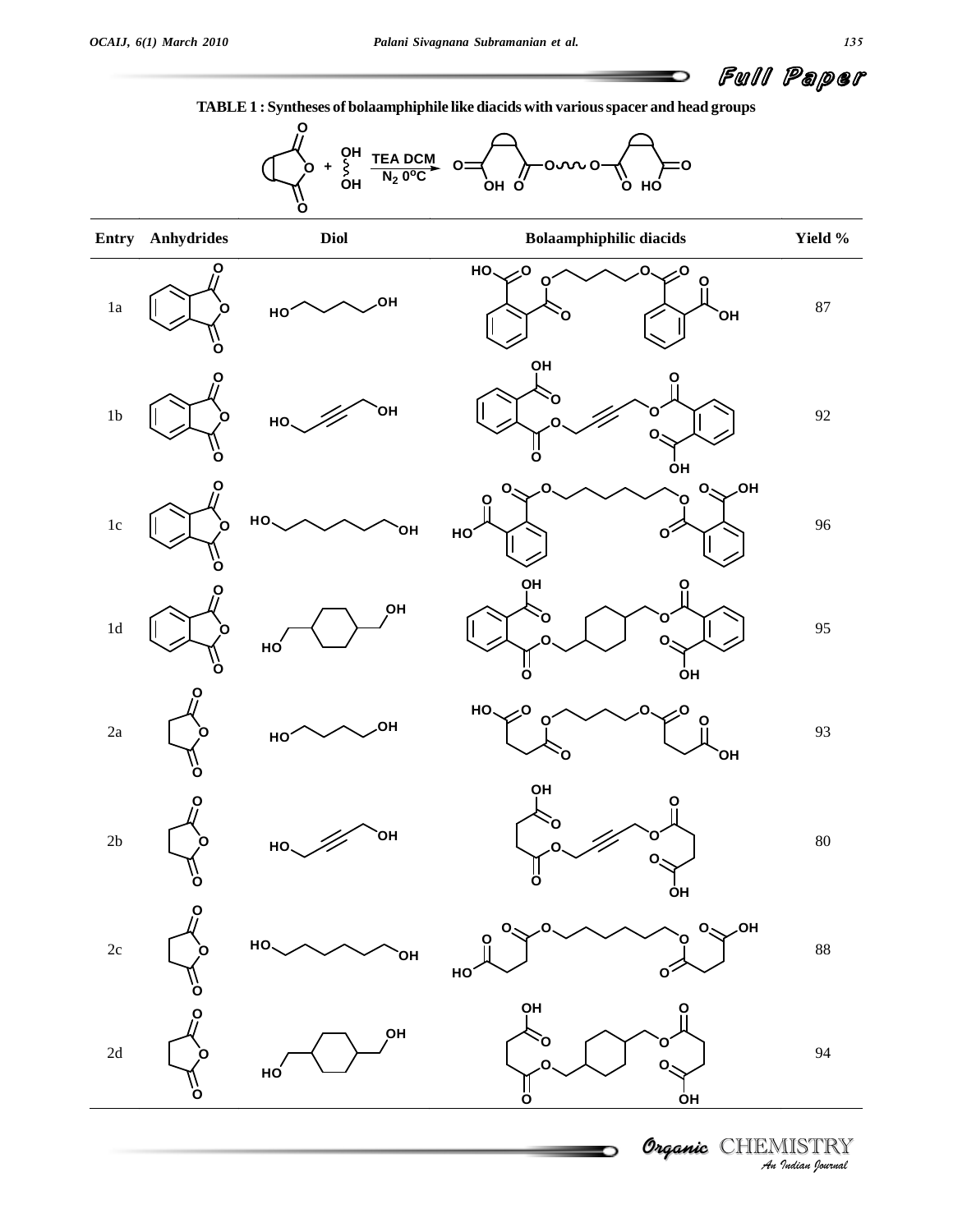

Calcd. for  $C_{20}H_{14}O_8$  C, 62.83; H, 3.69; Found: C, 62.58; H, 3.74.

# **benzoic acid (1c) 6-**[(2**-carboxybenzoyi)oxy]nexanoxy}carbonyi**) 23<br> **zoic acid (1c)** 1H NMR (CDCl<sub>3</sub>, 500.13MHz) δ: 8.87 (b, 2H,  $\frac{11}{46}$

OH), 7.57-7.93 (m, 8H, Ar-H), 4.36-4.39 (t, 4H, - 65.45; H, 5.49; Found: C, 65.21; H, 5.39. OCH<sub>2</sub>), 1.77(s, 4H, -CH<sub>2</sub>), 1.52 (s, 4H, -CH<sub>2</sub>); <sup>13</sup>C NMR. (CDCl<sub>2</sub>, 125.76MHz)  $\delta$ : 173.46 (C = O), 3 (m, 8H, Ar-H), 4.36-4.39 (t, 4H, -<br>4H, -CH<sub>2</sub>), 1.52 (s, 4H, -CH<sub>2</sub>); <sup>13</sup>C<br>, 125.76MHz) 8: 173.46 (C = O), 4-{  $168.18$  (C = O), 133.80 (quat -C), 132.41 (quat -C), 130.65 (= CH), 129.81 (= CH), 129.53 (= CH),<br>128.79 (= CH), 65.56 (-OCH<sub>2</sub>), 28.14 (-CH<sub>2</sub>), 25.42 O<br>(-CH<sub>2</sub>). IR spectral data: ( $v/cm^{-1}$ ), 3449, 2959, 2916, C<br>2858, 2670, 2552, 2359, 1737, 1690, 1598, 1579, 12  $128.79$  (= CH), 65.56 (-OCH<sub>2</sub>), 28.14 (-CH<sub>2</sub>), 25.42 OH), 4.14 (s, 4H, -OCH<sub>2</sub>), 2.63-2.69 (m, 8H, -1492, 1469, 1420, 1286, 1256, 1256, 1145, 1119, 1074, 945, 848, 786, 739, 685. MS (ESI <sup>+</sup>): Calcd. for  $C_{22}H_{22}O_8$ Na (M+Na<sup>+</sup>): 437, Found:437.21. Anal. 27 Calcd. for  $C_{22}H_{22}O_8$  C, 63.76; H, 5.35; Found: C, 63.53; H, 5.24.

## **2-({4-[(2-carboxybenzoyl)oxymethyl]-cyclohexyl methoxy}carbonyl)benzoic acid (1d)**  $-4$ -[(2-carboxybenzoyi)oxymethyl]-cyclonexyl-<br>hoxy}carbonyl)benzoic acid (1d)<br><sup>1</sup>H NMR (CDCl<sub>3</sub>, 500.13MHz)  $\delta$ : 7.54-7.87 (m,

**H** Ar<sub>t</sub>H A<sub>r</sub><sub>O</sub> 8H, Ar-H), 4.22-4.24 (t, 4H, -OCH<sub>2</sub>), 1.21-1.86 (m, **0x** 10H, -CH<sub>2</sub>) cyclohexane; <sup>13</sup>C NMR. (CDCl<sub>3</sub>, 125.76MHz) δ: 174.31 (C = O), 167.34 (C = O), OC 132.52 (quat -C), 132.14 (quat -C), 130.66 (= CH), 12.<br>**Organic** CH 8H, Ar-H), 4.22-4.24 (t, 4H, -OCH<sub>2</sub>), 1.21-1.86 (m, <sup>0X0</sup><br>10H, -CH<sub>2</sub>) cyclohexane; <sup>13</sup>C NMR. (CDCl<sub>3</sub>, 125.76MHz)  $\delta$ : 174.31 (C = O), 167.34 (C = O), OC. 132.52 (quat -C), 132.14 (quat -C), 130.66 (= CH), 125.76MHz)  $\delta$ : 178.11 (C = O), 170.09 (C = O),

Organic CHEMISTRY

**2-({6-[(2-carboxybenzoyl)oxy]hexanoxy}carbonyl)** 130.00 (=CH), 129.71 (=CH), 128.84 (=CH), 70.50  $(-OCH<sub>2</sub>), 37.13 (-CH), 28.73 (-CH<sub>2</sub>), 24.40 (-CH<sub>2</sub>).$ 2363, 1743, 1689 1598, 1492, 1422, 1283, 1249, 1125. MS (ESI<sup>+</sup>): Calcd. for  $C_{24}H_{24}O_8Na$  (M+Na<sup>+</sup>): 463, Found 463.33. Anal. Calcd. for  $C_{24}H_{24}O_{8}$  C,

## **4-{4-[(3-carboxypropanoyl)oxy]butoxy}-4 oxobutanoic acid (2a)** 4-[(3-carboxypropanoyl)0xy]but0xy}-4-<br>butanoic acid (2a)<br><sup>1</sup>H NMR (CDCl<sub>3</sub>, 500.13MHz)  $\delta$ : 6.01 (b, 2H,

OH), 4.14 (s, 4H, -OCH<sub>2</sub>), 2.63-2.69 (m, 8H, -<br>CH<sub>2</sub>), 1.66 (s, 4H, -CH<sub>2</sub>); <sup>13</sup>C NMR.(CDCl<sub>3</sub>, OH), 4.14 (s, 4H, -OCH<sub>2</sub>), 2.63-2.69 (m, 8H, -<br>CH<sub>2</sub>), 1.66 (s, 4H, -CH<sub>2</sub>); <sup>13</sup>C NMR.(CDCl<sub>3</sub>,<br>125.76MHz) δ: 178.36 (C = O), 171.78 (C = O), 64.36 (-OCH<sub>2</sub>), 29.36 (-CH<sub>2</sub>), 29.26 (-CH<sub>2</sub>), 25.19 125.76MHz)  $\delta$ : 178.36 (C = O), 171.78 (C = O),<br>64.36 (-OCH<sub>2</sub>), 29.36 (-CH<sub>2</sub>), 29.26 (-CH<sub>2</sub>), 25.19<br>(-CH<sub>2</sub>). IR spectral data: (v/cm<sup>-1</sup>) 3430, 3041, 2964,<br>2770, 2685, 2593, 2362, 2206, 1722, 1696, 1401, 1366, 1344, 1249, 1204, 1176, 932. MS (ESI <sup>+</sup>): Calcd. for  $C_{12}H_{18}O_8Na$  (M+Na<sup>+</sup>): 313, Found: 313.23. Anal. Calcd. for  $C_{12}H_{18}O_8C$ , 49.65; H, 6.25; Found: C, 49.61; H, 6.12.

## **4-({4-[(3-carboxypropanoyl)oxy]but-2-ynyl}oxy)-4 oxobutanoic acid (2b)** <sup>1</sup>H NMR (CDCl<sup>3</sup> , 500.13MHz) : 4.75 (s, 4H, -

OCH<sub>2</sub>), 2.68 -2.69 (d, 4H, -CH<sub>2</sub>); <sup>13</sup>C NMR. (CDCl<sub>3</sub>, <sup>1</sup>H NMR (CDCl<sub>3</sub>, 500.13MHz)  $\delta$ : 4.75 (s, 4H, -<br>OCH<sub>2</sub>), 2.68 -2.69 (d, 4H, -CH<sub>2</sub>); <sup>13</sup>C NMR. (CDCl<sub>3</sub>,<br>125.76MHz)  $\delta$ : 178.11 (C = O), 170.09 (C = O),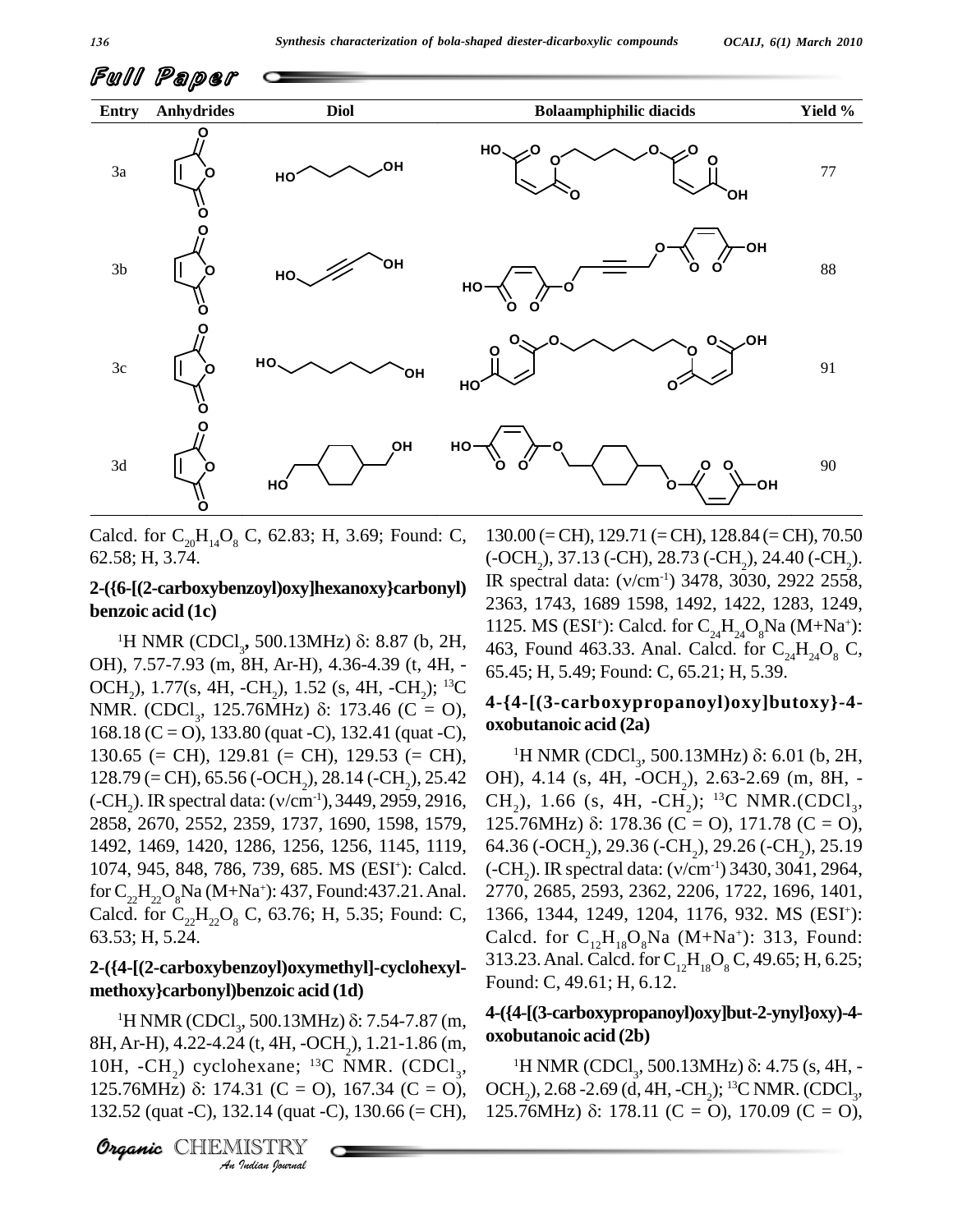80.02 (-C = C-), 50.21 (-OCH<sub>2</sub>), 27.51 (-CH<sub>2</sub>). IR data: (v/c 80.02 (-C = C-), 50.21 (-OCH<sub>2</sub>), 27.51 (-CH<sub>2</sub>). IR daspectral data:  $(v/cm^{-1})$ 3454, 3054, 2944, 2764, 2666, 12 2544, 2361, 1734, 1697, 1449, 1411, 1386, 1354, 1327, 1263, 1227, 1170, 959, 891, 843, 812, 650. MS (ESI<sup>+</sup>): Calcd. for  $C_{12}H_{14}O_8Na$  (M+Na<sup>+</sup>): 309, For Found: 309.48. Anal. Calcd. for  $C_{12}H_{14}O_8C$ , 50.35; H, 4.93; Found: C, 50.45; H, 4.78.

# **4-({6-[(3-carboxypropanoyl)oxy]hexyl}oxy)-4 oxobutanoic acid (2c)** 0-[(3-carboxypropanoyi)oxy]nexyi}oxy)-4-<br>butanoic acid (2c)  $4H$ <br><sup>1</sup>H NMR (CDCl<sub>3</sub>, 500.13MHz)  $\delta$ : 8.31 (b, 2H, (C

OH), 4.13-4.16 (t, 4H,-CH<sub>2</sub>), 2.68-2.71 (q, 4H, - (-C<br>CH<sub>2</sub>), 2.60-2.63 (q, 4H, -CH<sub>2</sub>), 1.61 (s, 4H, -CH<sub>2</sub>), tral<br>1.36-1.37 (t, 4H, -CH<sub>2</sub>); <sup>13</sup>C NMR. (CDCl<sub>3</sub>, 251 CH<sub>2</sub>), 2.60-2.63 (q, 4H, -CH<sub>2</sub>), 1.61 (s, 4H, -CH<sub>2</sub>), tral<br>1.36-1.37 (t, 4H, -CH<sub>2</sub>); <sup>13</sup>C NMR. (CDCl<sub>3</sub>, 251<br>125.76MHz) δ: 178.69 (C = O), 171.89 (C = O), 864 64.66 (-OCH<sub>2</sub>), 29.37 (-CH<sub>2</sub>), 28.78 (-CH<sub>2</sub>), 25.86  $\quad C_{12}H_{10}$ <sup>'</sup> 125.76MHz) δ: 178.69 (C = O), 171.89 (C = O), 86<br>64.66 (-OCH<sub>2</sub>), 29.37 (-CH<sub>2</sub>), 28.78 (-CH<sub>2</sub>), 25.86 C<sub>1</sub><br>(-CH<sub>2</sub>). IR spectral data: (v/cm<sup>-1</sup>) 3047, 2963, 2873, C<sub>3</sub><br>2735, 2672, 2360, 1726, 1707, 1477, 1413, 1371, 49 1322, 1189, 984, 921, 806, 647. MS (ESI<sup>+</sup>): Calcd. for  $C_{14}H_{22}O_8$ Na (M+ Na<sup>+</sup>): 341, Found: 341.16. Anal.  $\sigma_{\rm M}$ Calcd. for  $C_{14}H_{22}O_8$  C, 52.82; H, 6.97; Found: C, 52.73; H, 6.71.

# **4-[(4-{[(3-carboxypropanoyl)oxy]methyl}** (t, 4H, -O-CH<sub>2</sub>), 1.42-1.73 (t, 8H, -CH<sub>2</sub>); <sup>13</sup>C NMR. **cyclohexyl)methoxy]-4-oxobutanoic acid (2d)** (4-{1(3-carboxypropanoy1)oxy]methy1}<br>|ohexyl)methoxy]-4-oxobutanoic acid (2d) (CI<br>|H NMR (CDCl<sub>3</sub>, 500.13MHz)  $\delta$ : 9.01-9.78 (b, = O

2H, OH), 3.95-3.96 (d, 4H, -OCH<sub>2</sub>), 2.68-2.69 (d, 28.33 (-CH<sub>2</sub>), 25.68 (-CH<sub>2</sub>). IR spectral data: (v/cm<sup>-</sup><br>4H, -CH<sub>2</sub>), 2.63-2.64(d, 4H, -CH<sub>2</sub>), 1.78 -1.79(d, 2H, <sup>1</sup>) 3430, 3068, 2965, 2895, 2872, 2604, 1724, 1697, -C 125.76MHz)  $\delta$ : 178.29 (C = O), 172.28 (C = O), 69.59 (-OCH<sub>2</sub>), 37.08 (-CH), 34.29 (-CH), 29.07 (- 337, Four<br>CH<sub>2</sub>), 29.01 (-CH<sub>2</sub>), ), 28.7 (-CH<sub>2</sub>), 25.06(-CH<sub>2</sub>). IR 53.50; H,<br>spectral data: (v/cm<sup>-1</sup>) 3660, 3441, 3052, 2935, 2855, 4.114.01 2733, 2676, 2632, 2361, 1728, 1702, 1435, 1422, 1323, 1166. MS (ESI<sup>+</sup>): Calcd. for C<sub>16</sub>H<sub>24</sub>O<sub>8</sub>Na (M+Na<sup>+</sup>): 367, Found: 367.17. Anal. Calcd. for  $C_{16}H_{24}O_{8}C$ , 55.81; H, 7.02; Found: C, 55.62; H, 6.90.

# **4-(4-{[3-carboxyprop-2-enoyl]oxy}butoxy)-4 oxobut-2-enoic acid (3a) 1-{**[3-carboxyprop-2-enoyi]oxy}butoxy)-4-<br>but-2-enoic acid (3a) 132<br><sup>1</sup>H NMR (CDCl<sub>3</sub>, 500.13MHz)  $\delta$ : 9.55-9.95 (b, 71.

2H, OH), 6.40-6.42 (d, 2H, -CH = CH-), 6.27-6.30 2H, OH), 6.40-6.42 (d, 2H, -CH = CH-), 6.27-6.30 (-CH),<br>(d, 2H, -CH = CH-), 4.26 (s, 4H, -O-CH<sub>2</sub>), 1.80 (s, (v/cm<sup>-</sup><br>4H, -CH<sub>2</sub>); <sup>13</sup>C NMR. (CDCl<sub>3</sub>, 125.76MHz) δ: 169.85 2531, 1  $(C = 0)$ , 165.445  $(C = 0)$ , 131.42 (-CH =), 129.41  $(-CH =) 65.67 (-OCH_2), 25.15 (-CH_2).$  IR spectral

data:  $(v/cm^{-1})$  2970, 2363, 1721, 1692, 1435, 1360, 1277, 1228, 1168, 1028, 923, 861, 814. MS (ESI <sup>+</sup>): Calcd. for  $C_{12}H_{14}O_8Na$  (M+Na<sup>+</sup>): 309, Found: 309.37. Anal. Calcd. for  $C_{12}H_{14}O_8C$ , 50.35; H, 4.93; Found: C, 50.43; H, 4.81.

## **4-[(4-{[3-carboxyprop-2-enoyl]oxy}but-2 ynyl)oxy]-4-oxobut-2-enoic acid (3b)**

, 2516, 2036, 1738, 1694, 1447, 1402, 1169, 1021, <sup>1</sup>H NMR (CD<sub>3</sub>OD, 500.13MHz)  $\delta$ : 6.28-6.40 (m, 4H, CH = CH), 4.20-4.21 (t, 4H, -CH<sub>2</sub>), <sup>13</sup>C NMR. (CD<sub>3</sub>OD, 125.76MHz)  $\delta$ : 170.17 (C = O), 132.82  $(-CH =)$ , 129.40 (-CH =), 84.39 (-OCH<sub>2</sub>), IR spec-(CD<sub>3</sub>OD, 125.76MHz)  $\delta$ : 170.17 (C = O), 132.82<br>(-CH =), 129.40 (-CH =), 84.39 (-OCH<sub>2</sub>), IR spectral data: (v/cm<sup>-1</sup>) 3436, 3101, 2925, 2848, 2715, 864, 758, 595, 525. MS (ESI <sup>+</sup>): Calcd. for  $C_{12}H_{10}O_8Na$  (M+ Na<sup>+</sup>): 305, Found: 305.13. Anal. Calcd. for  $C_{12}H_{10}O_8$  C, 51.07; H, 3.57; Found: C, 49.93; H, 3.43.

# **4-[(6-{[3-carboxyprop-2-enoyl]oxy}hexyl)oxy]-4 oxobut-2-enoic acid (3c) o-{[3-carboxyprop-2-enoyi]oxy}nexyi)oxy]-4-<br>but-2-enoic acid (3c)**<br><sup>1</sup>H NMR (CDCl<sub>3</sub>, 500.13MHz) δ: 8.89-9.51 (b,

, 1479, 1425, 1364, 1260, 1216, 1645, 1075, 981, 734, 2H, OH), 6.29-6. 14 (m, 4H, CH = CH), 4.26-4.28 2H, OH), 6.29-6. 14 (m, 4H, CH = CH), 4.26-4.28<br>(t, 4H, -O-CH<sub>2</sub>), 1.42-1.73 (t, 8H, -CH<sub>2</sub>); <sup>13</sup>C NMR.<br>(CDCl<sub>3</sub>, 125.76MHz) δ: 168.22 (C = O), 166.38 (C  $=$  O), 131.74 (= CH), 130.59 (= CH), 66.10 (-OCH<sub>2</sub>), 682. MS (ESI<sup>+</sup>): Calcd. for  $C_{14}H_{18}O_8Na$  (M+Na<sup>+</sup>): 337, Found: 337.41. Anal. Calcd. for  $C_{14}H_{18}O_8C$ , 53.50; H, 5.77; Found: C, 53.37; H, 5.58.

# **4-{[4-({[3-carboxyprop-2-enoyl]oxy}methyl) cyclohexyl]methoxy}-4-oxobut-2-enoic acid (3d)** 4-({[3-carboxyprop-2-enoy1]oxy}methy1)<br>|ohexyl]methoxy}-4-oxobut-2-enoic acid (3d)<br><sup>1</sup>H NMR (CDCl<sub>3</sub>, 500.13MHz) δ: 6.35-6.44 (m,

(-CH), 28.54 (-CH<sub>2</sub>), 24.84 (-CH<sub>2</sub>); IR spectral data:<br>(*v/am*<sup>-1)</sup> 2756 2422( OU), 2062, 2020, 2858, 2622 *(v/cm<sup>-1</sup>)* 3756, 3422(-OH), 3062, 2929, 2858, 2622, 2858, 2622,<br>169, 1018,<br>C<sub>16</sub>H<sub>20</sub>O<sub>8</sub>Na<br>Calcd. for<br>IlSTRY 4H, CH = CH), 4.11-4.19(t, 4H, -CH<sub>2</sub>), 1.07-1.86 (m, 8H, -CH<sub>2</sub>); <sup>13</sup>C NMR. (CDCl<sub>3</sub>, 125.76MHz) δ: , 125.76MHz) : 167.39 (C = O), 165.38 (C = O), 135.01 (-CH =), 132.97 (-CH =), 130.70 (= CH), 129.72 (= CH),<br>71.37 (-OCH<sub>2</sub>), 68.93 (-OCH<sub>2</sub>), 36.69 (-CH), 33.79 71.37 (-OCH<sub>2</sub>), 68.93 (-OCH<sub>2</sub>), 36.69 (-CH), 33.79<br>(-CH), 28.54 (-CH<sub>2</sub>), 24.84 (-CH<sub>2</sub>); IR spectral data:<br>(v/cm<sup>-1</sup>) 3756, 3422(-OH), 3062, 2929, 2858, 2622, 2531, 2362, 1723, 1693, 1433, 1274, 1169, 1018, 987, 819, 734. MS (ESI<sup>+</sup>): Calcd. for C<sub>16</sub>H<sub>20</sub>O<sub>8</sub>Na (M+Na <sup>+</sup>): 363, Found: 363.43. Anal. Calcd. for

Organic CHEMISTRY